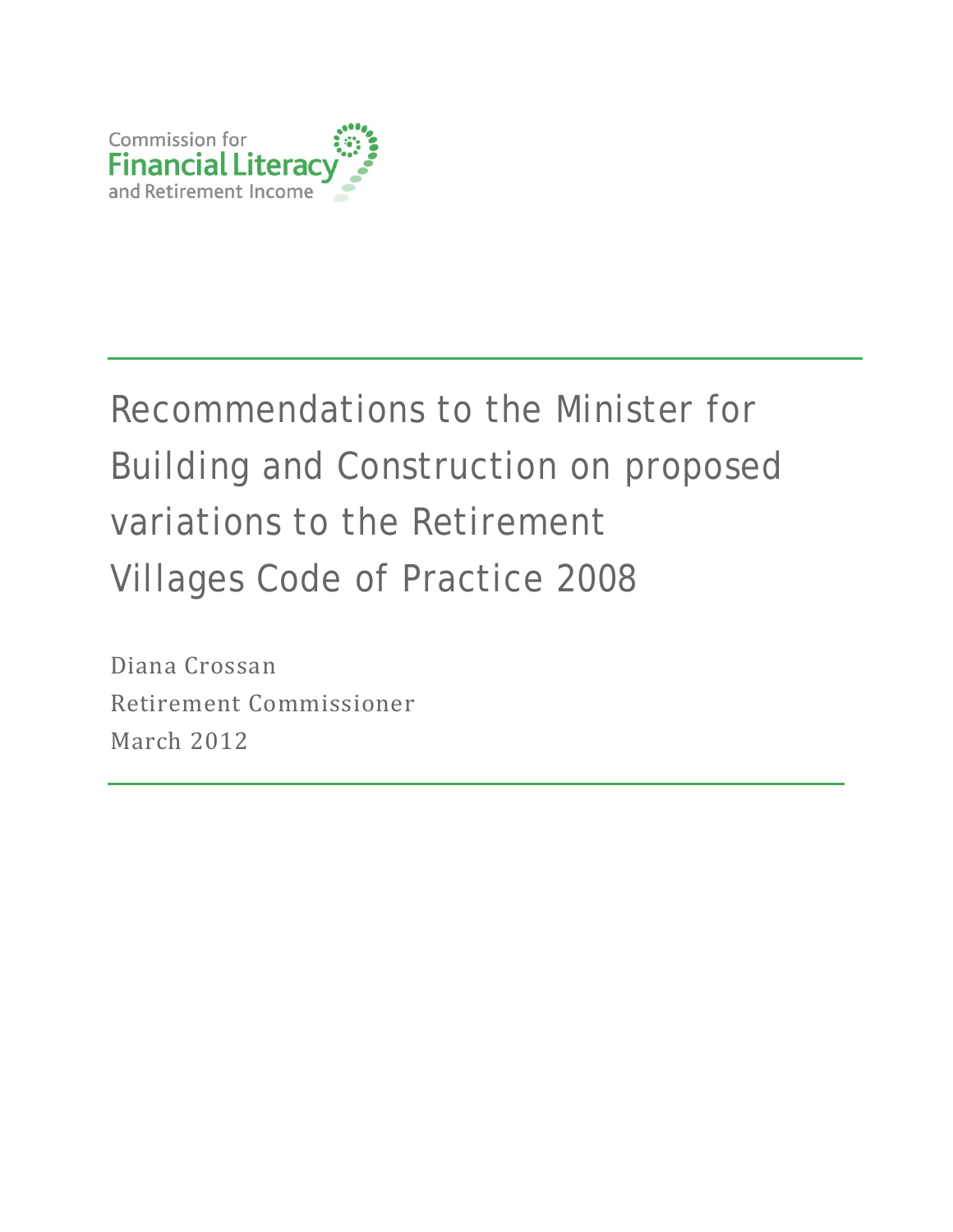## Contents

| Recommendations to the Minister for Building and Construction on the Retirement Villages |  |
|------------------------------------------------------------------------------------------|--|
|                                                                                          |  |
|                                                                                          |  |
|                                                                                          |  |
|                                                                                          |  |
|                                                                                          |  |
|                                                                                          |  |
|                                                                                          |  |
|                                                                                          |  |
|                                                                                          |  |
|                                                                                          |  |
|                                                                                          |  |
|                                                                                          |  |
|                                                                                          |  |
|                                                                                          |  |
|                                                                                          |  |
| Variation 1 proposed by the Association of Residents of Retirement Village (Auckland     |  |
|                                                                                          |  |
|                                                                                          |  |
|                                                                                          |  |
|                                                                                          |  |
|                                                                                          |  |
|                                                                                          |  |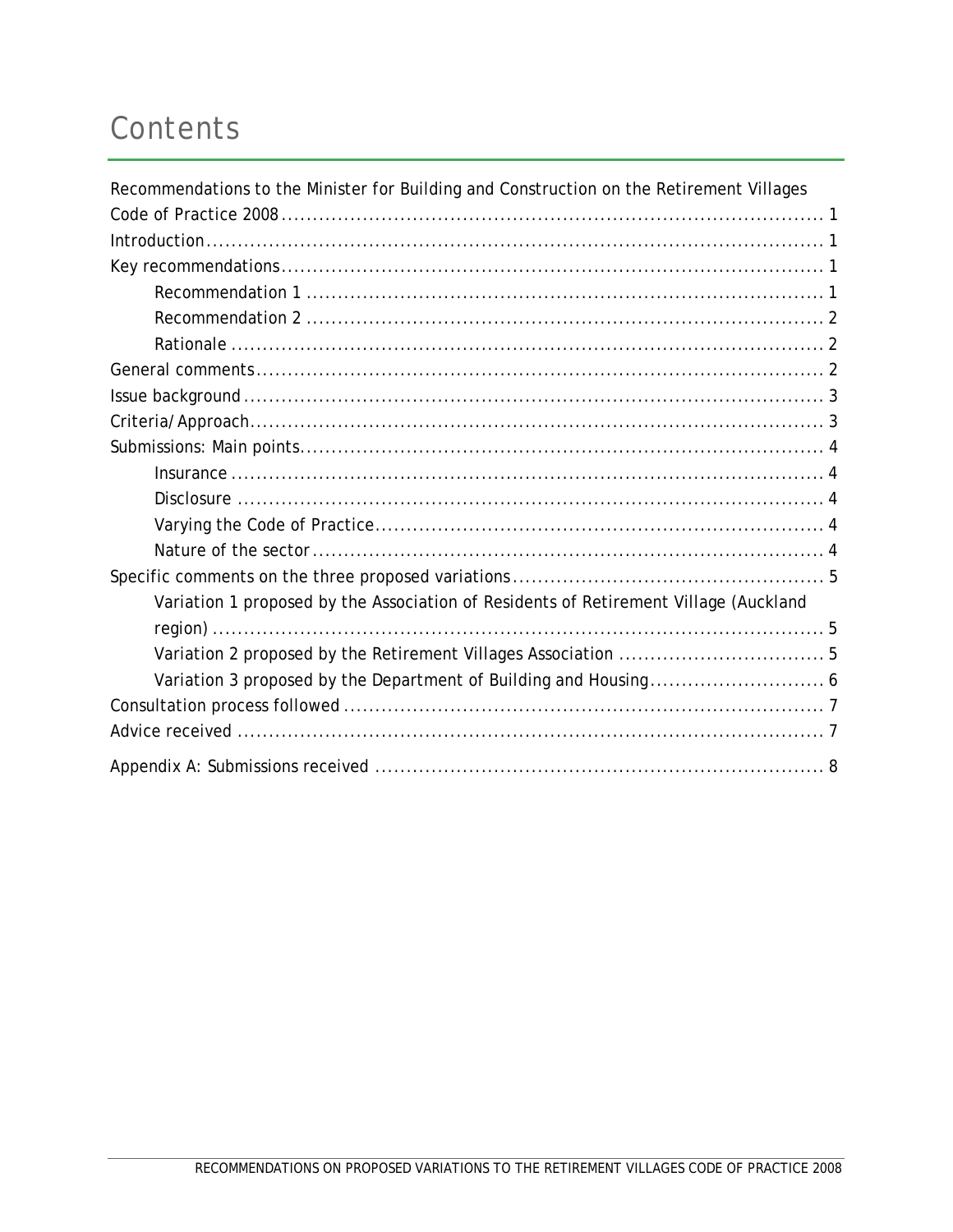## <span id="page-2-0"></span>Recommendations to the Minister for Building and Construction on the Retirement Villages Code of Practice 2008

## **Introduction**

As Retirement Commissioner, pursuant to section 90(4) of the Retirement Villages Act 2003, I make my recommendations on the three sets of variations to the Retirement Villages Code of Practice 2008 received by me in mid 2011. In accordance with section 91 of the Retirement Villages Act, on 6 October 2011 I jointly notified with the Department of Building and Housing the proposed variations and invited submissions on them, to be received in my office by 21 November 2011.

I received three sets of proposed variations to the Code. They were from:

- the Association of Residents of Retirement Villages (Auckland Region)
- the Retirement Villages Association (an association of retirement village operators)
- The Department of Building and Housing.

I have carefully considered the proposed variations to the Code, the 151 submissions I received and the advice received on it.

## Key recommendations

#### **Recommendation 1**

I recommend the Minister for Building and Construction appoints a panel of independent experts with experience in areas such as insurance, retirement village contractual arrangements, and retirement village financial issues under an independent chair and that they provide advice to:

- Address the issue of which insurance arrangements would best provide security for villages in terms of accommodation and termination payouts for residents, where a village requires a rebuild or not, in a no-fault exit situation, and to identify the overall impact and feasibility of these options on village operators.
- Address the role of the statutory supervisor in this process and how this role is best incorporated in the retirement villages legislation.
- Define the meaning of a no-fault event and advise how the Code of Practice can best deal with the consequences across a range of no-fault events.
- Report to the Minister on proposals to vary the Code of Practice.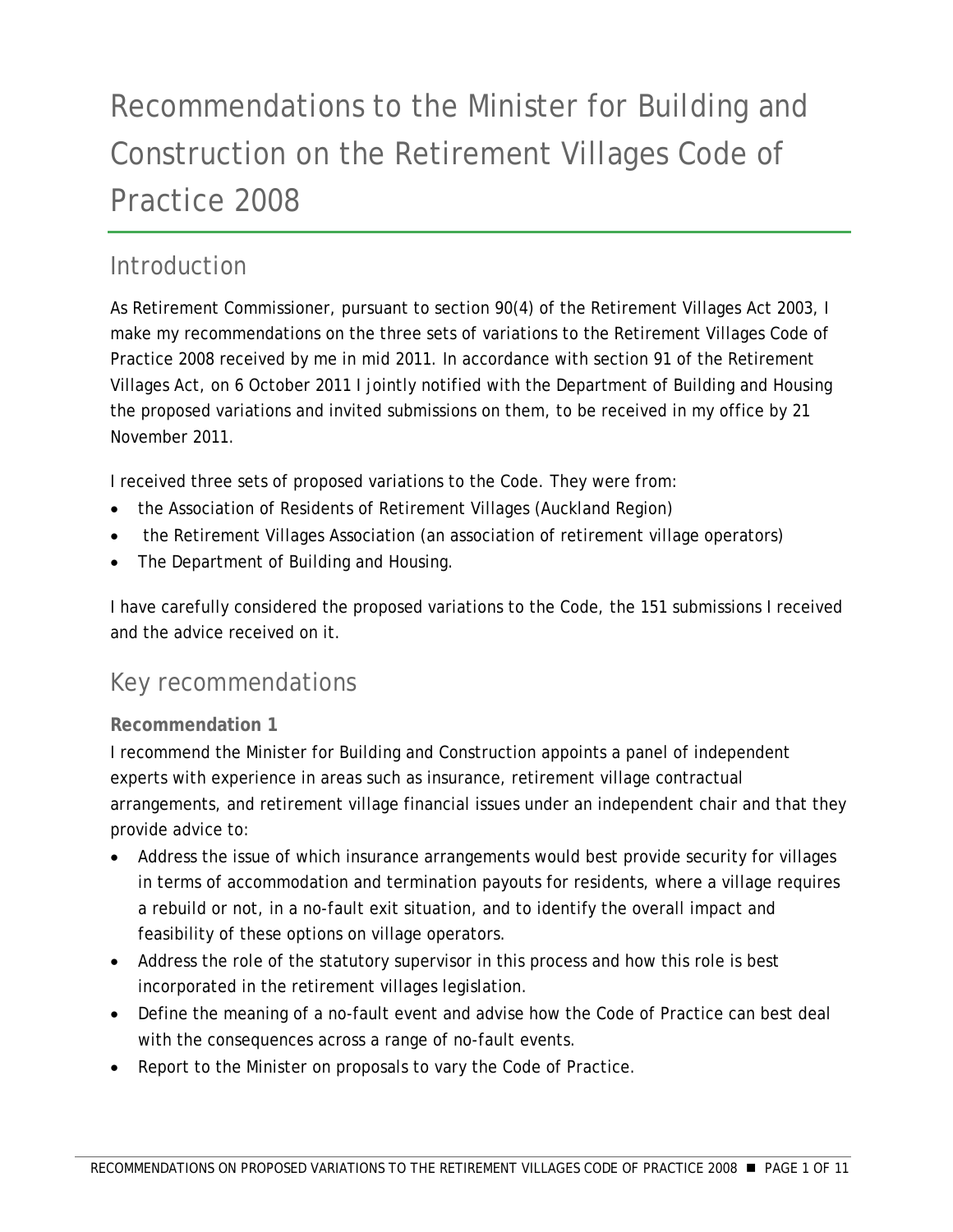#### <span id="page-3-0"></span>**Recommendation 2**

 I recommend that, if the Minister for Building and Construction accepts recommendation 1, then he inform the sector of this decision.

#### **Rationale**

At this stage, I have insufficient information and expertise with which to make a recommendation in which I can be reasonably confident of the outcome and the impact on both residents and operators.

### General comments

Any change to the Code of Practice becomes part of a minimum standard or condition with which an operator must comply. Before making a recommendation to change the Code, I would need to have sufficient information to be very confident that the change is feasible across all villages, workable in terms of costs to operators and residents, and provides the best possible level of protection to residents. At this stage the full effect and impact of the individual variations, particularly those specific to village insurances, across a diverse village sector, are not clear to me from this consultation process. I consider the risk of imposing an unworkable clause is high and that any recommendations I make may not achieve the desired outcomes. Without independent expert advice I cannot take this matter further.

In analysing the submissions, I have been looking for a balanced position between what everyone in the sector can afford and one that will provide protection in the situation of an event such as the Canterbury earthquakes. I want to see changes made to the Code that provide full and accessible disclosure to residents and intending residents of insurance and termination matters in a no-fault event. The protection for residents in this situation in terms of their financial and housing situation should be as high as possible. I also want the operators of villages to have levels of insurance which are affordable and workable in achieving as a first priority, that a village is rebuilt (on the original or on a new site), or secondly, that they are able to pay out of insurance proceeds an amount that best enables the resident to replace their lost accommodation. However, as a matter of general policy, I note that introducing new commercial terms into already agreed contracts (ORAs) is not desirable. I respect the need for different operators in the sector to present a choice to the market in terms of their ORA content.

I have reached the conclusion that I cannot make a recommendation which is best for the sector without more technical information, mainly in the area of insurance, which my office does not have the resources or expertise to provide.

I do not support any interim or partial changes to the Code of Practice 2008 on this issue until agreement on the key payout on termination clauses is reached. At this stage, there is nothing preventing an operator from taking a position greater than the minimum requirements currently prescribed by the Code.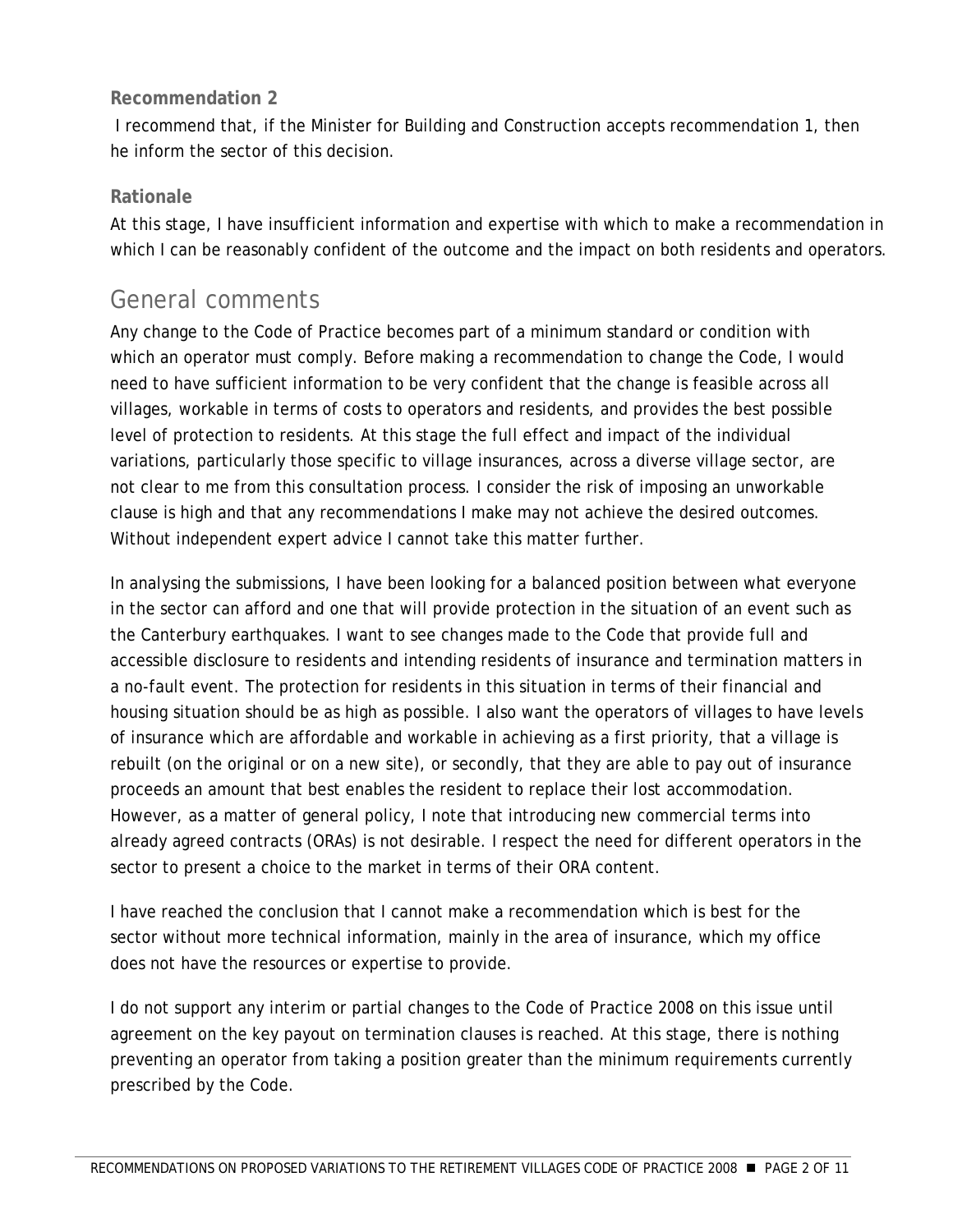## <span id="page-4-0"></span>Issue background

Five retirement villages sustained damage in the Canterbury earthquakes. Three of these were subsequently confirmed as being in the red zone. They have closed and cannot be rebuilt on that land. This required the termination of the occupation right agreements for 194 affected units under the no-fault exit provisions. The residents from those 194 units had to find alternative accommodation.

The Canterbury earthquake experience has led to questioning as to the adequacy of the Code of Practice in such situations. Just over three and a half thousand village residents were sufficiently concerned in June 2011 to petition the Government on changes to the Code of Practice 2008 over this issue.

There has been previous work on this issue and, as I noted that in the last consultation process I ran in 2008 on the Code of Practice, some residents supported the reinstatement of an insurance clause 21.5 from the previous 2006 Code. This clause concerned the distribution of insurance proceeds if a destroyed unit is not rebuilt. My recommendation was at that time that DBH and the Insurance Council work with operators and residents to find workable, fair clauses for this section of the Code.

In my comments I noted that the omission of that clause was relatively important where a resident pays for their own insurance cover. Further there should be a requirement to rebuild unless there are good reasons that prevent rebuilding such as physical dislocation caused by earthquake. Other submissions wanted the provision of temporary accommodation to be required. I note these issues also arise in the current variations.

## Criteria/Approach

In developing my recommendations I consider the Code of Practice should reflect the following criteria as far as is feasible that:

- Where a retirement village is affected by a no-fault event which results in the termination and the payout of an ORA, the economic impacts do not fall unfairly on any person or group, nor should they obtain a windfall
- Appropriate insurances are taken out with proper notation of the interests of operators as well as residents, since in many cases residents will have contributed to those insurance premiums
- Full and accessible disclosure principles are met
- The Code of Practice is workable for both residents and operators and across all tenure types in a no-fault event
- The Code reflects what we have learnt as a result of the Canterbury earthquake
- The statutory supervisor should have a strong and clearly defined role in a no-fault event that results in a village rebuild or in ORA terminations.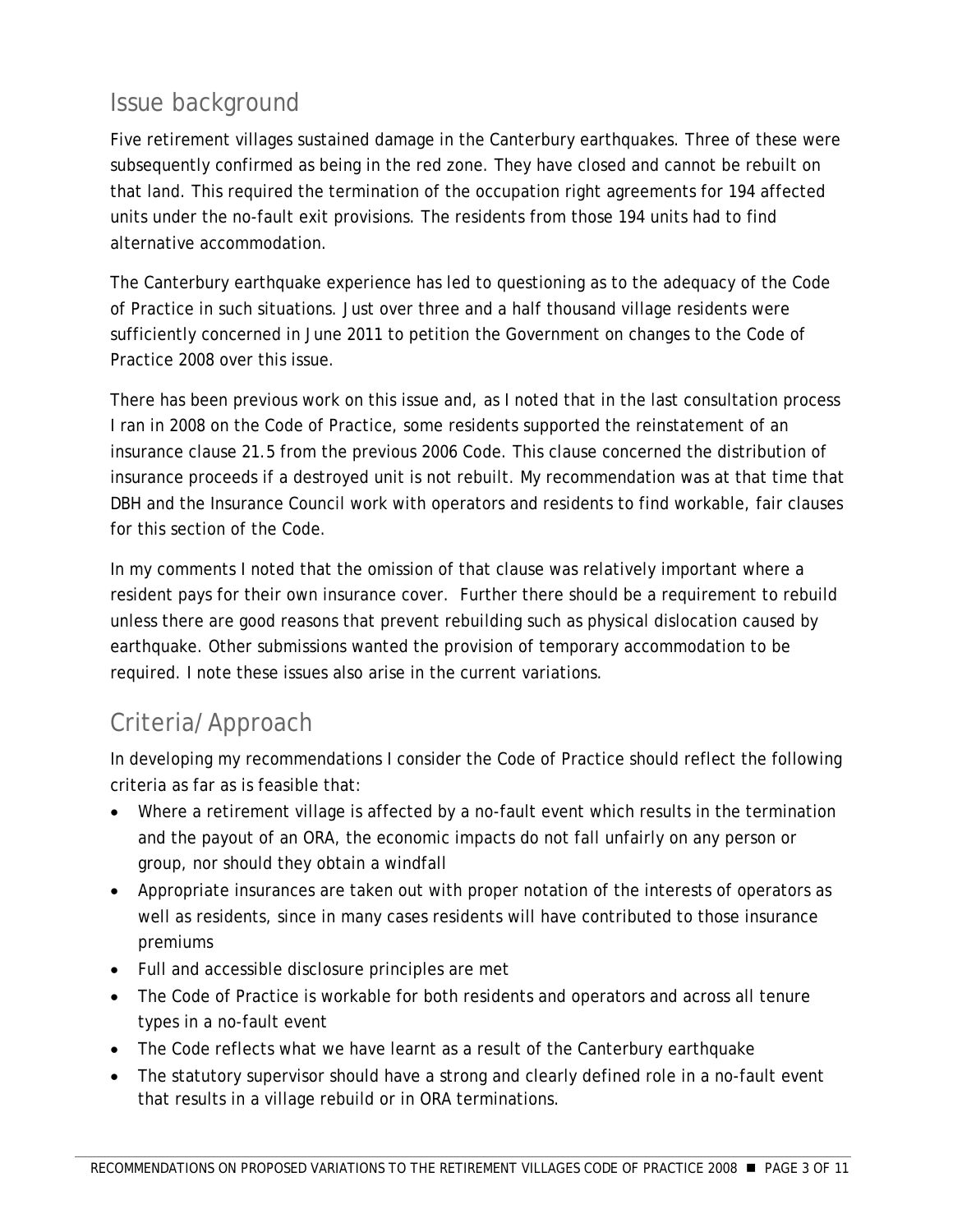<span id="page-5-0"></span>My preferred outcomes are that the Code of Practice and ORAs provide residents with a high level of disclosure and assurance about their financial and housing situation in a no-fault event. I consider that the first priority should be that a damaged village is rebuilt and that, if possible, residents are rehoused in a timely manner in accommodation of a similar standard, and as close geographically as possible. I would also expect the sector to work together to support the operator and residents of any village that experiences such an event.

## Submissions: Main points

In making my recommendation/s, I am mindful of the salient points to have come out of this consultation process.

#### **Insurance**

- The issue of how insurance best protects the assets of residents and operators in the retirement village sector is complex.
- The technical information required to fully address the insurance question is not necessarily best provided in a written submission process.
- The impact of the Canterbury earthquake on the retirement village sector is still not clear with respect to insurance.
- There is real concern by residents, as a result of the Canterbury experience, to ensure their housing situation and financial interest in the village is protected in any similar event.
- The unavailability of information on some insurance issues: for example, the insurance products that may well address those concerns are not fully understood, possibly don't exist, and/or have changed (e.g. in cost) since the Canterbury earthquake.

#### **Disclosure**

- Accessible disclosure is an important principle of the Retirement Villages Act 2003 and the Code of Practice.
- Relying solely on disclosure requirements in the Code of Practice may be insufficient to ensure consumer protection in some aspects of retirement village contracts.

#### **Varying the Code of Practice**

- One variation to the Code of Practice, and many of the submitters, supported an interim variation to the Code to give immediate assurance and protection to residents.
- The diversity of tenure and operator types in the sector is a strength in terms of providing consumer choice, but means that a single response to this issue by varying the Code is a difficult exercise. It may be a situation where one size doesn't fit all.

#### **Nature of the sector**

Retirement village residents are at a particular stage in their lives which typically means they are unable to replace lost capital; and relocating, or waiting for a rebuild of their home is a difficult option.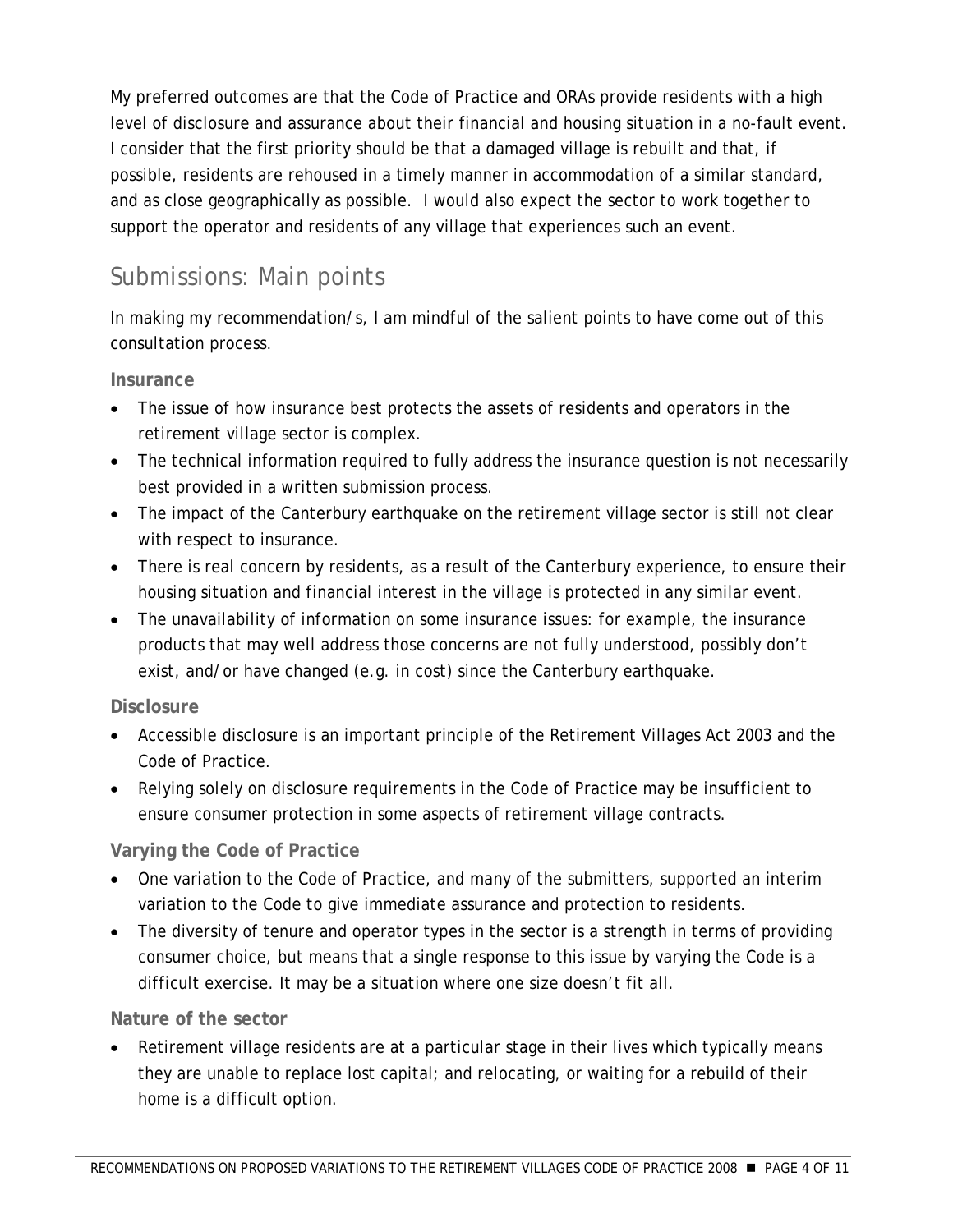<span id="page-6-0"></span>I am pleased to see the initiatives taken by a number of operators in making changes to their ORAs and/or in providing extra disclosure and reassurance to residents as to the payout amounts they would receive on termination in a no-fault exit situation. I am aware this is easier for some operators to do than others. I note the points made in submissions that operator size, tenure type, debt levels, the age of the village, and the differing business rationale amongst villages, are all factors that could affect an operator's response.

## Specific comments on the three proposed variations

#### **Variation 1 proposed by the Association of Residents of Retirement Village (Auckland region)**

This variation has considerable support from residents, many who see it is an interim change to the Code or Practice which would provide an immediate level of protection and assurance to residents. Many supported proposals for a working group on insurance issues to develop and cost options that could, for example, provide termination payouts based on market value of units.

While this variation, and its support by residents, clearly demonstrate the importance of this issue I have several concerns about it. In particular, there is the impact on the sector of any interim change to the Code, in terms of the cost and possible confusion. The time and effort to get an interim clause made into law would be better used to develop a permanent change to the Code.

My other key concern is that I am not able to assess the financial impact of this variation on current retirement village operators and on residents. To comply with this proposed variation may involve some operators in increased insurances costs, and residents in increased weekly fees.

#### **Variation 2 proposed by the Retirement Villages Association**

This variation deals with the issue of residents receiving an ORA termination payout of their full capital sum without any deductions. The proposals aimed at improving disclosure about insurance and payments were well received by submitters.

While this variation has the advantage of clarity, I am concerned that this does not meet the principle of residents benefiting from the proceeds of insurance policies to which they have contributed. It does not address the objective of some residents to be able to fully replace in terms of value, their retirement village accommodation with an equivalent unit or apartment. This is particularly an issue where a resident has been living in a village for a long time.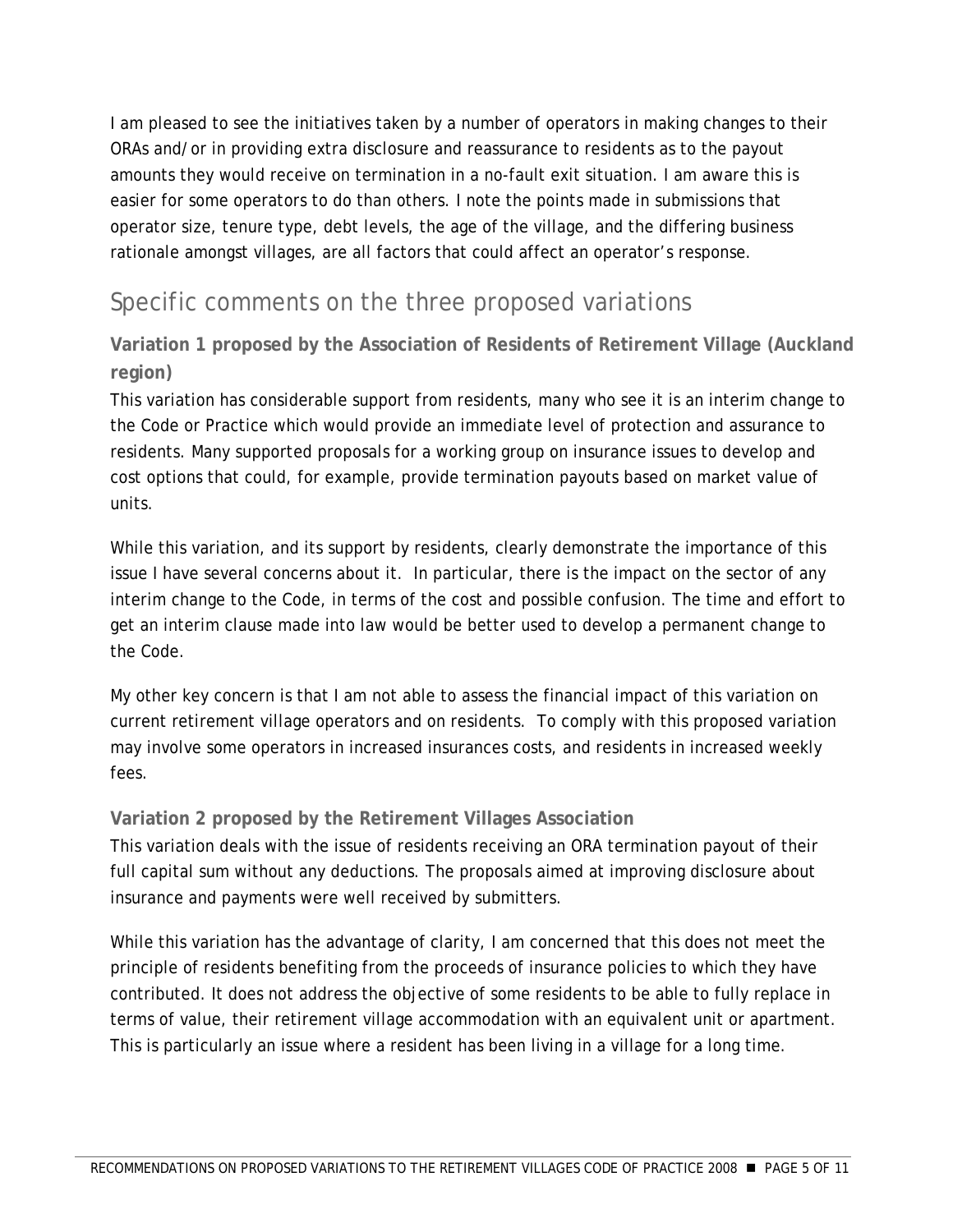<span id="page-7-0"></span>The RVA's supporting argument is that the capital sum is not open to dispute and therefore a fair and simple way to proceed, and that distinguishing individual components of a claim is difficult. I have received conflicting information on whether operators, through their insurance valuation requirements, do know how much individual units are worth. Further information on the basis for the amount many residents pay through weekly fee contributions to insurance would be useful.

The RVA position as a minimum one is appropriate for some villages but I have insufficient information to support the variation for all villages without knowing the effect on those villages which are independently owned, have insufficient insurance, are incorrectly valued, or have debt that may be significant in the circumstances.

I note that the RVA is concerned about the level of debt a village is holding and the willingness of a bank to lend to a village, when a no-fault termination payout is based on the insurance payout.

#### **Variation 3 proposed by the Department of Building and Housing**

This variation has merit in its attempt to provide effective disclosure around the termination payout and insurance issues. It does not seek to prescribe a specific termination payout clause but rather to explicitly state the process to be followed in a no-fault exit situation. This approach relies on the residents finding and understanding this information before they sign their ORAs. Some submitters were concerned about the significant effort required by intending residents to do research into the insurance and debt situation of a village. While I am reluctant for the Code to become overly prescriptive, in my view this is an insufficient approach for this issue and does not meet the test of consumer protection legislation.

I find merit in the new proposed clause 47(5), which provides a safeguard for residents if they do not accept an option to transfer to a different village or if the operator decides to rebuild on a new site, that they can terminate their occupation right agreement under the no-fault exit provisions. I do not support the particular aspect of clause 47(4) which had a proposed 50km limit, nor was this well supported by submitters.

I have not made specific comments on the parts of the variations which concerned insurance arrangements, nor those which concerned payments and charges when an ORA is terminated in a no-fault exit situation. The submissions suggest there are areas of consensus, but until the clauses concerning termination payout basis and process are finalised, I am not making recommendation on them.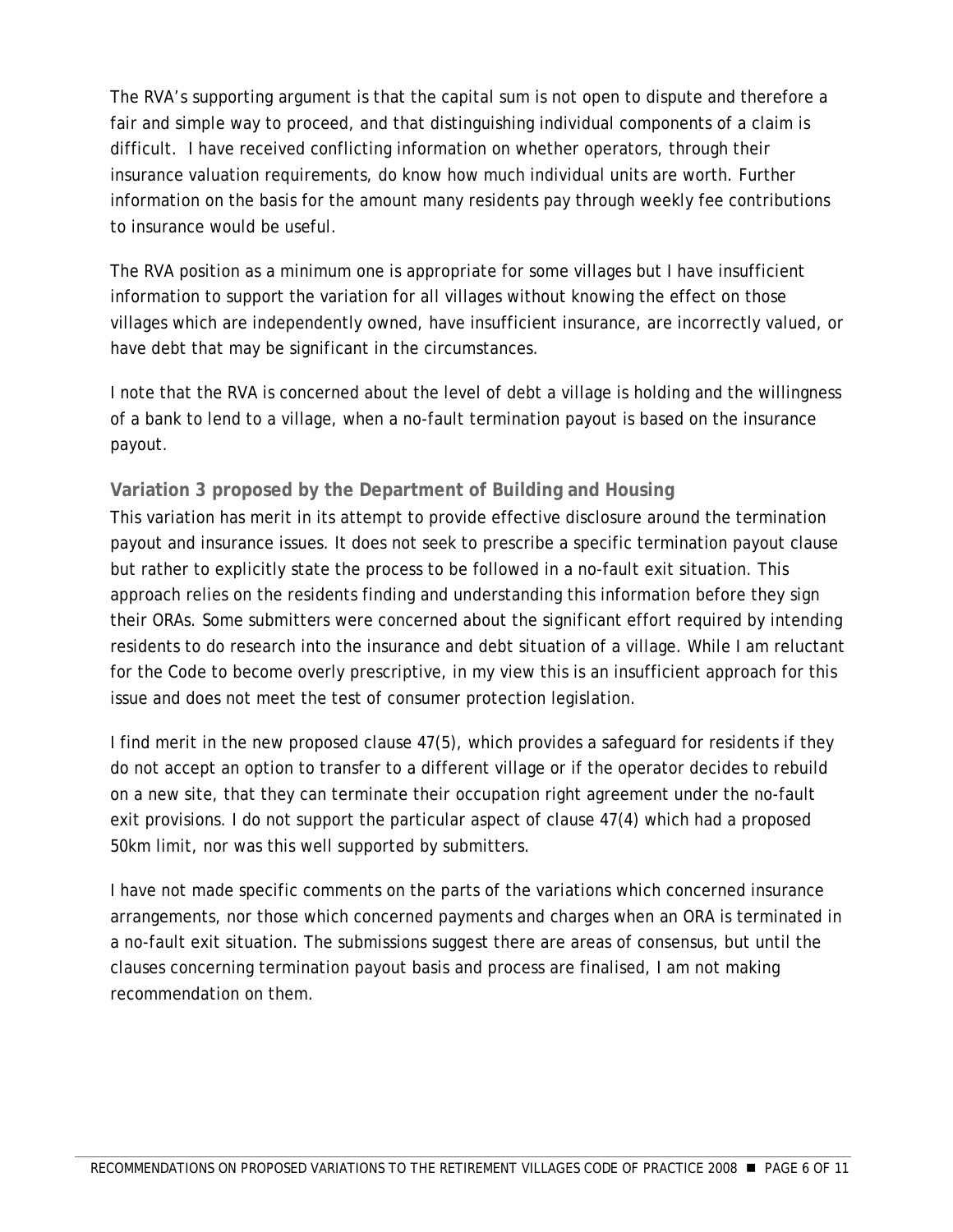## <span id="page-8-0"></span>Consultation process followed

The Retirement Villages Code of Practice 2008 was issued by the Minister for Building and Construction. When in force, the Code is enforceable as a contract and prevails over any less favourable provision in a resident's agreement.

The proposed variations to the 2008 Code concerned the process of a no-fault termination of an occupation right agreement (ORA) in an event such as an earthquake where the unit or village is required to be rebuilt or the ORA terminated and the basis for and adequacy of the termination payout.

A consultation document was produced jointly with the Department of Building and Housing and sent out to the sector on 6 October 2011. Public notice of the consultation process on the three proposed variations was gazetted on 6 October 2011, notified on our website at [www.retirement.org.nz](http://www.retirement.org.nz/), published in major newspapers, and copies of the Code were sent to residents' committees at all known retirement villages and to key groups in the sector. Operators and others in the sector were advised by email of the consultation process. Copies were available to read in public libraries, and available on request by email from the Retirement Commission and the Department of Building and Housing, or by phoning the Department of Building and Housing's 0800 number.

Part one of the consultation document sought submissions to the Retirement Commissioner. The format of the consultation document asked the same set of questions about each of the three variations. While this gave some structure to the submission analysis, it is important to recognise this was not designed as a survey and the responses should not be given the statistical validity of a survey. What the submissions do give though is a strong sense of the importance and concern about the particular issues to those in the retirement village sector.

The submissions made in response to the proposed variations were the major part of my consultation process and I have produced a separate paper which summarises them. My office has also undertaken consultation meetings with key sector groups. I am providing you with a copy of the submission document and an electronic copy of the individual submissions.

The summary of the submissions received is available to be read or downloaded from our website at [www.retirement.org.nz](http://www.retirement.org.nz/)

### Advice received

I have taken legal advice on the proposed variations to the Code of Practice 2008 from John Greenwood, Partner, Greenwood Roche Chisnall.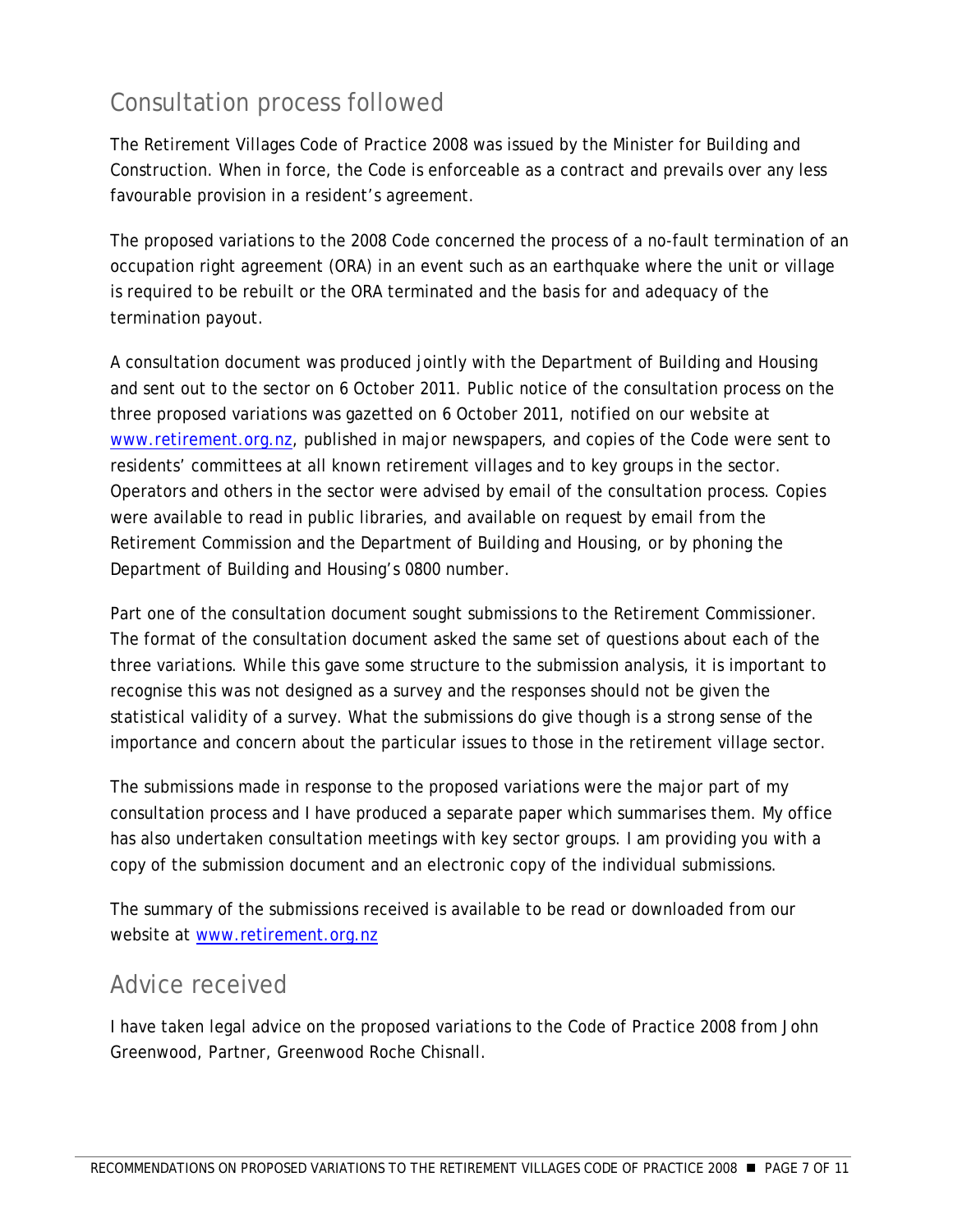<span id="page-9-0"></span>I received 151 submissions:

- 100 were from individual residents 74 of the individual submissions were from one retirement village.
- 32 residents groups /committees/body corporate rep 20 of these residents committees /groups stated that their submission represented in total 2,787 residents (many included on their submission all those residents signatures)
- 3 regional resident associations representing a large number of villages
- 6 operators
- 1 from the operators' association( RVA)representing 271 members
- 2 from community law centres
- 1 combined submission from the national bodies of Grey Power and Age Concern
- I from a Grey Power regional group
- 2 from statutory supervisors (includes Trustees Corporation Association)
- 3 from other individuals.

The chart shows the submissions by category.